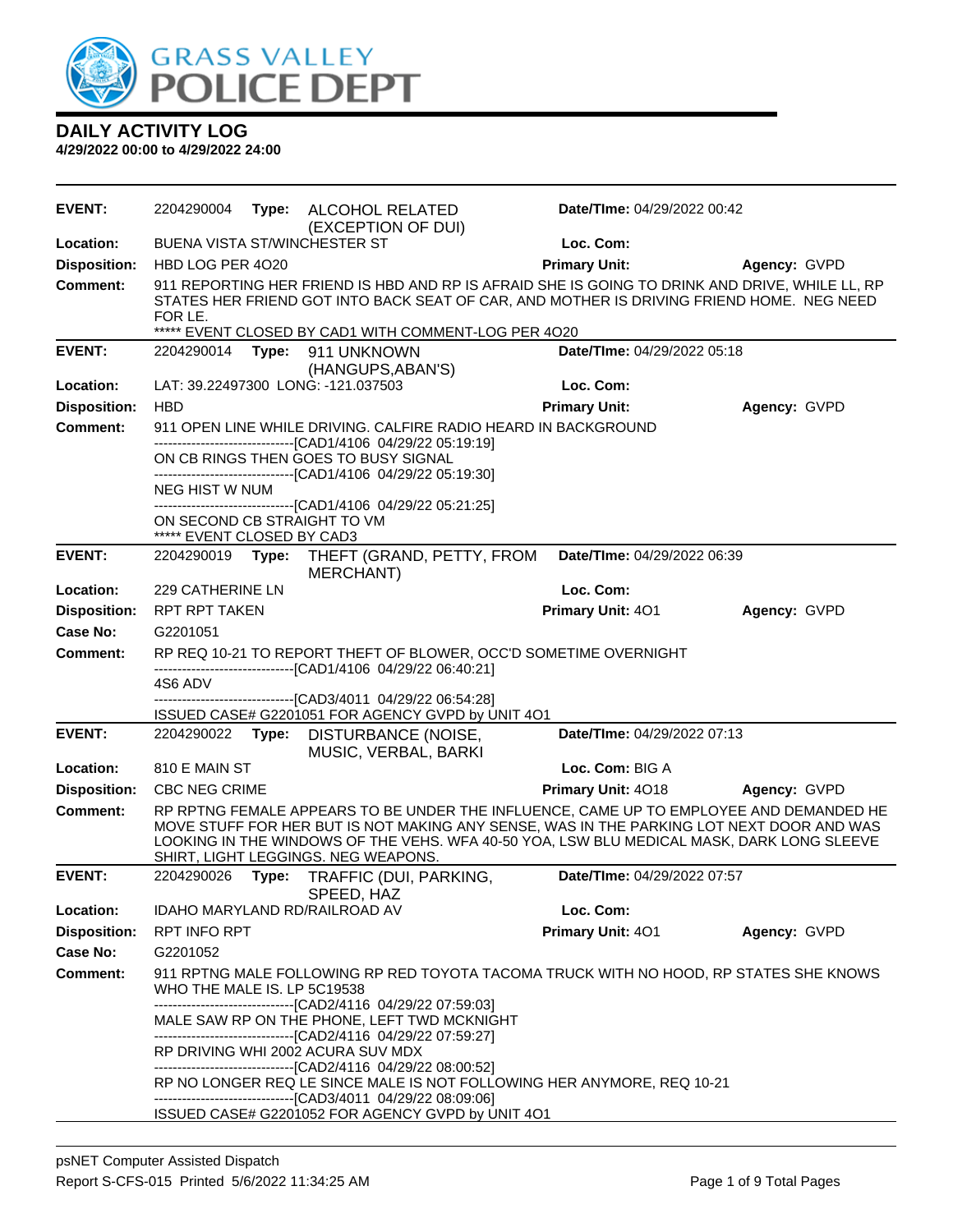

| <b>EVENT:</b>        | 2204290028                    | Type: | THEFT (GRAND, PETTY, FROM<br><b>MERCHANT</b> )                                                                                                                                                                                             | Date/TIme: 04/29/2022 08:05      |                                         |
|----------------------|-------------------------------|-------|--------------------------------------------------------------------------------------------------------------------------------------------------------------------------------------------------------------------------------------------|----------------------------------|-----------------------------------------|
| Location:            | 700 EA MAIN ST                |       |                                                                                                                                                                                                                                            | Loc. Com: MOULES PAINT AND GLASS |                                         |
| <b>Disposition:</b>  | <b>RPT RPT TAKEN</b>          |       |                                                                                                                                                                                                                                            | Primary Unit: 401                | Agency: GVPD                            |
| Case No:             | G2201053                      |       |                                                                                                                                                                                                                                            |                                  |                                         |
| <b>Comment:</b>      |                               |       | RP REQ CTC TO REPORT SUBJ STOLE GAS FROM COMPANY VEHS, RP STATED THERE IS A BUCKET OF GAS<br>AND A TUBE THAT SUS LEFT. FUEL TAKEN FROM A WHI CHEVY BOX VAN, LP 6Z19759<br>-------------------------------[CAD3/4011 04/29/22 08:34:20]     |                                  |                                         |
| <b>EVENT:</b>        |                               |       | ISSUED CASE# G2201053 FOR AGENCY GVPD by UNIT 4O1                                                                                                                                                                                          | Date/TIme: 04/29/2022 09:15      |                                         |
| Location:            | 125 CLYDESDALE CT             |       |                                                                                                                                                                                                                                            |                                  | Loc. Com: PEACEFUL VALLEY GARDEN SUPPLY |
| <b>Disposition:</b>  | <b>RPT RPT TAKEN</b>          |       |                                                                                                                                                                                                                                            | Primary Unit: 401                | Agency: GVPD                            |
| <b>Case No:</b>      | G2201054                      |       |                                                                                                                                                                                                                                            |                                  |                                         |
| <b>Comment:</b>      |                               |       | RP REQ CTC AT GVPD TO REPORT EX THREATENING RP VIA TEXT THAT HE IS GOING TO COME TO RPS JOB<br>AND GET HER FIRED. RP IS ON HER WAY TO GVPD FROM ADDRESS LISTED.<br>--------------------------------[CAD3/4011 04/29/22 09:55:06]           |                                  |                                         |
| <b>EVENT:</b>        |                               |       | ISSUED CASE# G2201054 FOR AGENCY GVPD by UNIT 4O1<br>2204290044 Type: 911 UNKNOWN                                                                                                                                                          | Date/TIme: 04/29/2022 09:54      |                                         |
|                      |                               |       | (HANGUPS, ABAN'S)                                                                                                                                                                                                                          |                                  |                                         |
| Location:            |                               |       | IDAHO MARYLAND RD/BRUNSWICK RD                                                                                                                                                                                                             | Loc. Com:                        |                                         |
| <b>Disposition:</b>  | <b>HBD</b>                    |       |                                                                                                                                                                                                                                            | <b>Primary Unit:</b>             | Agency: GVPD                            |
| <b>Comment:</b>      | ***** EVENT CLOSED BY CAD2    |       | 911 ACCIDENTAL WHILE DRIVING, C4                                                                                                                                                                                                           |                                  |                                         |
| <b>EVENT:</b>        |                               |       | 2204290047 Type: VEHICLE STOP                                                                                                                                                                                                              | Date/TIme: 04/29/2022 10:02      |                                         |
| Location:            | SO AUBURN ST/BANK ST          |       |                                                                                                                                                                                                                                            | Loc. Com:                        |                                         |
| <b>Disposition:</b>  | <b>WA VERBAL</b>              |       |                                                                                                                                                                                                                                            | Primary Unit: 4S5                | Agency: GVPD                            |
| <b>Comment:</b>      | License: 8EYB562 State: CA    |       |                                                                                                                                                                                                                                            |                                  |                                         |
|                      |                               |       | --------------------[CAD3/4011_04/29/22_10:02:05]<br>EVENT LOCATION CHANGED FROM SO AUBURN/ BANK                                                                                                                                           |                                  |                                         |
| <b>EVENT:</b>        | 2204290049                    | Type: | ANIMALS (ABUSE, LOOSE,<br>FOUND, INJURED)                                                                                                                                                                                                  | Date/TIme: 04/29/2022 10:14      |                                         |
| Location:            | 109 CARPENTER ST              |       |                                                                                                                                                                                                                                            | Loc. Com:                        |                                         |
| <b>Disposition:</b>  | CBC OWNWER LOCATED            |       |                                                                                                                                                                                                                                            | <b>Primary Unit: 4Z32</b>        | Agency: GVPD                            |
| <b>Comment:</b>      |                               |       | RP REQ PICKUP OF FOUND PIT MIX THAT IS CONTAINED IN FRONT YARD                                                                                                                                                                             |                                  |                                         |
| <b>EVENT:</b>        | 2204290050                    | Type: | THEFT (GRAND, PETTY, FROM<br><b>MERCHANT)</b>                                                                                                                                                                                              | Date/TIme: 04/29/2022 10:16      |                                         |
| Location:            | 14 WENDY CR                   |       |                                                                                                                                                                                                                                            | Loc. Com:                        |                                         |
| Disposition: CBC 98M |                               |       |                                                                                                                                                                                                                                            | <b>Primary Unit: 4018</b>        | Agency: GVPD                            |
| Comment:             |                               |       | RP RPTG THEFT OF SEVERAL ITEMS BY HER DAUGHTER, REQG 10-21                                                                                                                                                                                 |                                  |                                         |
|                      |                               |       | ----------------------------------[4O18/MDT 04/29/22 10:59]<br>RP SUFFERING FROM MH ISSUES. SPOKE WITH DAUGHTER WHO HAS POA. ATTEMPTING TO SELL HOUSE<br>TO PAY FOR RP"S LONG TERM CARE. FOLLOW UP WITH DAUGHTER AND APS TO CONTINUE. CBC. |                                  |                                         |
| <b>EVENT:</b>        | 2204290051                    | Type: | <b>SUSPICIOUS CIRCUMSTANCE</b>                                                                                                                                                                                                             | Date/TIme: 04/29/2022 10:16      |                                         |
| Location:            | SO AUBURN ST/BERRYMAN ST      |       | (VEHICLE, PERSON                                                                                                                                                                                                                           |                                  | Loc. Com: HOUSE AGAINST THE DIRT LOT    |
| <b>Disposition:</b>  | <b>CBC CLEARED, RESECURED</b> |       |                                                                                                                                                                                                                                            | Primary Unit: 401                | Agency: GVPD                            |
| <b>Comment:</b>      |                               |       | RP RPTNG DOOR ON LOWER LEVEL VACANT HOUSE IS OPEN, RP ATTEMPTED TO CALL THE LANDLORD BUT<br>NO ANSWER. RP STATED UPSTAIRS TENANT IS NOT HOME. RP REQ CHECK                                                                                 |                                  |                                         |
| <b>EVENT:</b>        | 2204290052                    |       | <b>Type: FOLLOWUP</b>                                                                                                                                                                                                                      | Date/TIme: 04/29/2022 10:21      |                                         |
| Location:            | 132 E MAIN ST                 |       |                                                                                                                                                                                                                                            | Loc. Com: CRACK WIRELESS         |                                         |
| <b>Disposition:</b>  | <b>CBC CIVIL</b>              |       |                                                                                                                                                                                                                                            | Primary Unit: 401                | Agency: GVPD                            |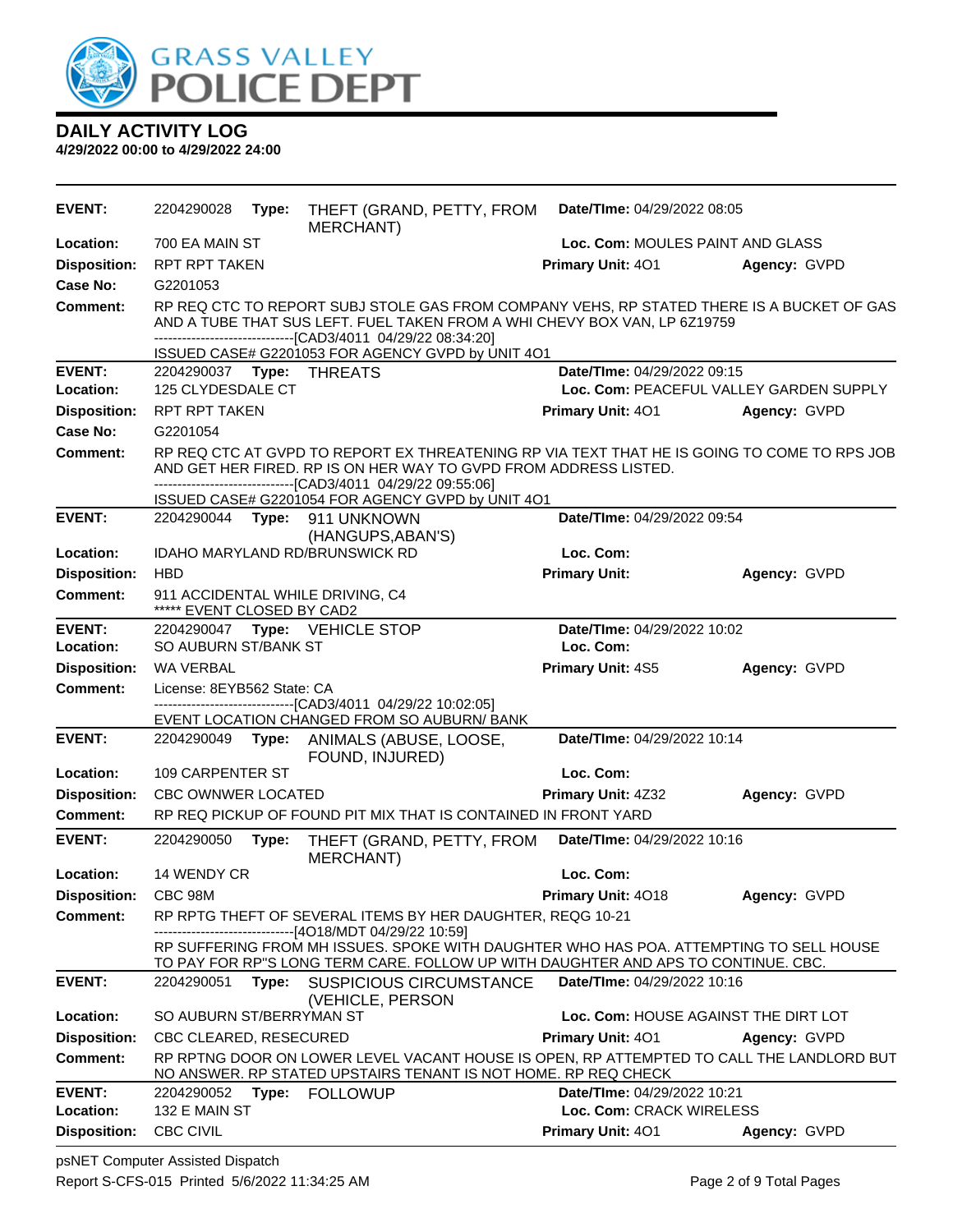

| <b>Comment:</b>     | RP REQ 10-21 REF 2203090114                                                                                                                                                                                                                                                                                                                                                              |       |                                                                                                                                                 |                                          |              |  |
|---------------------|------------------------------------------------------------------------------------------------------------------------------------------------------------------------------------------------------------------------------------------------------------------------------------------------------------------------------------------------------------------------------------------|-------|-------------------------------------------------------------------------------------------------------------------------------------------------|------------------------------------------|--------------|--|
| <b>EVENT:</b>       | 2204290061                                                                                                                                                                                                                                                                                                                                                                               | Type: | <b>SUSPICIOUS CIRCUMSTANCE</b><br>(VEHICLE, PERSON                                                                                              | Date/TIme: 04/29/2022 10:49              |              |  |
| Location:           | <b>1061 E MAIN ST</b>                                                                                                                                                                                                                                                                                                                                                                    |       |                                                                                                                                                 | Loc. Com: RADULOVIC, DON MD              |              |  |
| <b>Disposition:</b> | <b>CBC</b>                                                                                                                                                                                                                                                                                                                                                                               |       |                                                                                                                                                 | <b>Primary Unit: 4S5</b>                 | Agency: GVPD |  |
| <b>Comment:</b>     | RP RPTNG MAIL FROM MULTIPLE ADDRESSES LAYING ON THE STREET, RP STATED POSS SOMEONE WHO<br><b>BROKE INTO A MAILBOX</b><br>------------------------------[4S5/MDT 04/29/22 10:55]                                                                                                                                                                                                          |       |                                                                                                                                                 |                                          |              |  |
| <b>EVENT:</b>       | ITEMS COLLECTED FOR DE.                                                                                                                                                                                                                                                                                                                                                                  |       | 2204290071 Type: FOLLOWUP                                                                                                                       | Date/TIme: 04/29/2022 11:20              |              |  |
| Location:           | EA MAIN ST/CATALPA LN                                                                                                                                                                                                                                                                                                                                                                    |       |                                                                                                                                                 | Loc. Com:                                |              |  |
| <b>Disposition:</b> | <b>CBC</b>                                                                                                                                                                                                                                                                                                                                                                               |       |                                                                                                                                                 | Primary Unit: 4S5                        | Agency: GVPD |  |
| Comment:            | RP REQ 10-21 REF G2200998                                                                                                                                                                                                                                                                                                                                                                |       | HE IS THE R/O OF THE TOWED VEH BUT STATES HE SOLD IT 5 YEARS AGO                                                                                |                                          |              |  |
| <b>EVENT:</b>       | 2204290076 Type:                                                                                                                                                                                                                                                                                                                                                                         |       | DISTURBANCE (NOISE,<br>MUSIC, VERBAL, BARKI                                                                                                     | Date/TIme: 04/29/2022 11:37              |              |  |
| Location:           | 435 HENDERSON ST #7                                                                                                                                                                                                                                                                                                                                                                      |       |                                                                                                                                                 | Loc. Com:                                |              |  |
| <b>Disposition:</b> | <b>CBC</b>                                                                                                                                                                                                                                                                                                                                                                               |       |                                                                                                                                                 | Primary Unit: 401                        | Agency: GVPD |  |
| <b>Comment:</b>     |                                                                                                                                                                                                                                                                                                                                                                                          |       | RP REQG 10-21 REF HARRASSMENT                                                                                                                   |                                          |              |  |
| <b>EVENT:</b>       | 2204290080                                                                                                                                                                                                                                                                                                                                                                               | Type: | ASSAULTS, BATTERY (415)<br>PHYSICAL)                                                                                                            | Date/TIme: 04/29/2022 11:44              |              |  |
| Location:           | 415 CENTRAL AV<br>Loc. Com: MEMORIAL PARK                                                                                                                                                                                                                                                                                                                                                |       |                                                                                                                                                 |                                          |              |  |
| <b>Disposition:</b> | CBC FU TO CONTINUE PER 401                                                                                                                                                                                                                                                                                                                                                               |       |                                                                                                                                                 | <b>Primary Unit:</b>                     | Agency: GVPD |  |
| <b>Comment:</b>     | RP CALLED IN ON 911, PROVIDED NON-EMERGENCY NUMBER.<br>RP CALLED BACK ON NON-EMERGENCY LINE RPTNG GROUP OF KIDS HAVE BEEN HARASSING RP. MALE<br>JUV SPIT ON RP TODAY AND PUNCHED RP YESTERDAY, RP TOLD BY PRINCIPAL TO CALL LE.<br>-------------------------------[CAD2/4116 04/29/22 11:48:37]<br>RP STATES ONGOING ISSUE OVER PROPERTY RP STATED HE IS "NOT SUPPOSED TO HAVE" AND JUVS |       |                                                                                                                                                 |                                          |              |  |
|                     |                                                                                                                                                                                                                                                                                                                                                                                          |       | CAUSING ISSUES. RP STATES THEY ALSO HAVE BEEN CALLING HIM INAPPROPRIATE NAMES<br>***** EVENT CLOSED BY CAD1 WITH COMMENT-FU TO CONTINUE PER 401 |                                          |              |  |
| <b>EVENT:</b>       | 2204290081                                                                                                                                                                                                                                                                                                                                                                               |       | Type: FOLLOWUP                                                                                                                                  | Date/TIme: 04/29/2022 11:55              |              |  |
| Location:           | 1491 EA MAIN ST                                                                                                                                                                                                                                                                                                                                                                          |       |                                                                                                                                                 | Loc. Com: BARGAIN BARN 5302732052        |              |  |
| <b>Disposition:</b> | <b>AST</b>                                                                                                                                                                                                                                                                                                                                                                               |       |                                                                                                                                                 | <b>Primary Unit: 4018</b>                | Agency: GVPD |  |
| Comment:            |                                                                                                                                                                                                                                                                                                                                                                                          |       | RP REQ CTC REF CASE# G2201051, REG THE STOLEN BLOWER                                                                                            |                                          |              |  |
| <b>EVENT:</b>       | 2204290083                                                                                                                                                                                                                                                                                                                                                                               |       | Type: GV PUBLIC WORKS - WATER<br><b>ISSUE</b>                                                                                                   | Date/TIme: 04/29/2022 11:59              |              |  |
| Location:           | 140 DORIS DR                                                                                                                                                                                                                                                                                                                                                                             |       |                                                                                                                                                 | Loc. Com:                                |              |  |
| <b>Disposition:</b> | <b>HBD</b>                                                                                                                                                                                                                                                                                                                                                                               |       |                                                                                                                                                 | <b>Primary Unit:</b>                     | Agency: GVPD |  |
| Comment:            |                                                                                                                                                                                                                                                                                                                                                                                          |       | RP RPTG POSS WATER LEAK IN THE GUTTER COMING FROM THE HILLSIDE.<br>------------------[CAD3/4011 04/29/22 12:01:35]                              |                                          |              |  |
|                     | 10-39 PWW<br>***** EVENT CLOSED BY CAD1                                                                                                                                                                                                                                                                                                                                                  |       |                                                                                                                                                 |                                          |              |  |
| <b>EVENT:</b>       | 2204290084                                                                                                                                                                                                                                                                                                                                                                               | Type: | PUBLIC RELATION CONTACT                                                                                                                         | Date/TIme: 04/29/2022 12:07              |              |  |
| Location:           | 129 S AUBURN ST                                                                                                                                                                                                                                                                                                                                                                          |       |                                                                                                                                                 | Loc. Com: GRASS VALLEY POLICE DEPARTMENT |              |  |
| <b>Disposition:</b> | CBC                                                                                                                                                                                                                                                                                                                                                                                      |       |                                                                                                                                                 | Primary Unit: 4S5                        | Agency: GVPD |  |
| <b>Comment:</b>     |                                                                                                                                                                                                                                                                                                                                                                                          |       | RP AT GVPD REQ CTC FOR VEH RELEASE                                                                                                              |                                          |              |  |
| <b>EVENT:</b>       | 2204290087                                                                                                                                                                                                                                                                                                                                                                               | Type: | 911 UNKNOWN<br>(HANGUPS, ABAN'S)                                                                                                                | Date/TIme: 04/29/2022 12:11              |              |  |
| Location:           | 505 ESKATON CR                                                                                                                                                                                                                                                                                                                                                                           |       |                                                                                                                                                 | Loc. Com:                                |              |  |
| <b>Disposition:</b> | <b>HBD</b>                                                                                                                                                                                                                                                                                                                                                                               |       |                                                                                                                                                 | <b>Primary Unit:</b>                     | Agency: GVPD |  |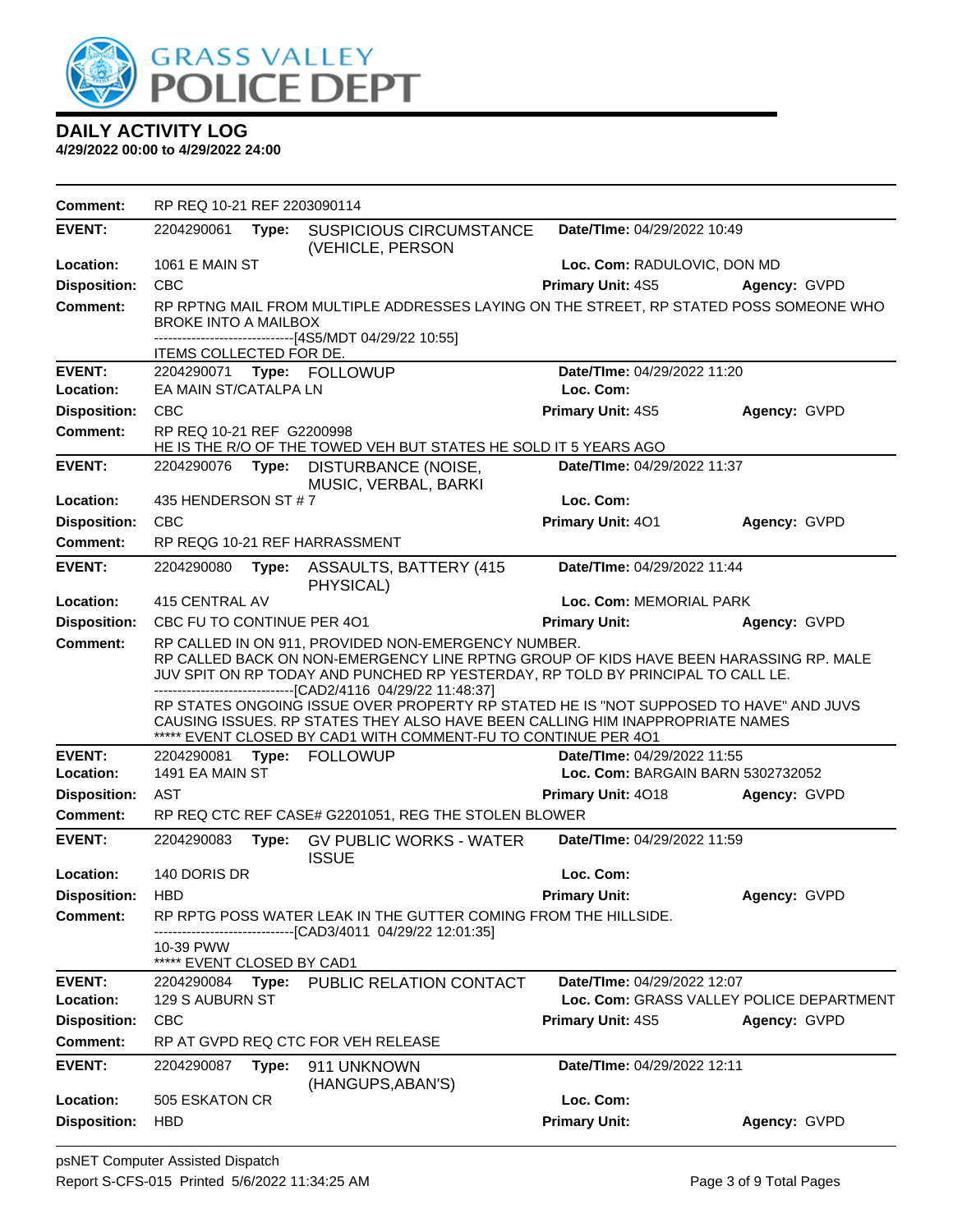

| <b>Comment:</b>            | 911 HANG UP                                                                                                                       |       |                                                                                                                                                                                                                                                                        |                                                 |              |  |  |
|----------------------------|-----------------------------------------------------------------------------------------------------------------------------------|-------|------------------------------------------------------------------------------------------------------------------------------------------------------------------------------------------------------------------------------------------------------------------------|-------------------------------------------------|--------------|--|--|
|                            | ---------------------[CAD2/4116 04/29/22 12:12:49]<br>EVENT LOCATION CHANGED FROM LAT: 39.23367400 LONG: -121.055935 GRASS VALLEY |       |                                                                                                                                                                                                                                                                        |                                                 |              |  |  |
|                            | -------------------------------[CAD2/4116 04/29/22 12:13:05]                                                                      |       |                                                                                                                                                                                                                                                                        |                                                 |              |  |  |
|                            | ON CALL BACK, ACCIDENTAL POCKET DIAL WHILE WORKING, C4<br>***** EVENT CLOSED BY CAD2                                              |       |                                                                                                                                                                                                                                                                        |                                                 |              |  |  |
| <b>EVENT:</b>              | 2204290089                                                                                                                        |       | Type: SUSPICIOUS CIRCUMSTANCE<br>(VEHICLE, PERSON                                                                                                                                                                                                                      | Date/TIme: 04/29/2022 12:25                     |              |  |  |
| Location:                  | 229 BANK ST                                                                                                                       |       |                                                                                                                                                                                                                                                                        | Loc. Com:                                       |              |  |  |
| <b>Disposition:</b>        | <b>RPT DVINFO</b>                                                                                                                 |       |                                                                                                                                                                                                                                                                        | Primary Unit: 405                               | Agency: GVPD |  |  |
| Case No:                   | G2201055                                                                                                                          |       |                                                                                                                                                                                                                                                                        |                                                 |              |  |  |
| Comment:                   |                                                                                                                                   |       | RP IS A BANK EMPLOYEE, RPTNG CUSTOMER CALLED IN AND REQ BANK CALL 911 BECAUSE HER HUSBAND<br>IS THREATENING TO SLIT HER THROAT AND DISCONNECTED.<br>--------------------------------[CAD1/4056 04/29/22 12:51:56]<br>ISSUED CASE# G2201055 FOR AGENCY GVPD by UNIT 4O5 |                                                 |              |  |  |
| <b>EVENT:</b><br>Location: | 692 FREEMAN LN # A                                                                                                                |       | 2204290093 Type: GRAND THEFT AUTO                                                                                                                                                                                                                                      | Date/TIme: 04/29/2022 12:57<br>Loc. Com: RALEYS |              |  |  |
| <b>Disposition:</b>        | CBC 98M                                                                                                                           |       |                                                                                                                                                                                                                                                                        | Primary Unit: 405                               | Agency: GVPD |  |  |
| <b>Comment:</b>            | <b>KEYS</b>                                                                                                                       |       | 911 RPTNG WHI 2001 TOYOTA TACOMA 2DR WITH A SCRATCHED UP TAILGATE, STOLEN APROX 45 MINS<br>AGO. RP STATED COMBED THE PARKING LOT 3 TIMES AND COULD NOT FIND THE VEH, NO ONE ELSE HAS                                                                                   |                                                 |              |  |  |
|                            | BELIEVES THIS WAS A 10851. CBC.                                                                                                   |       | --------------------[4O5/MDT 04/29/22 13:11]<br>RP SWEARS HE DID NOT PARK WHERE I FOUND HIS CAR. NO LPR HITS ON CAR IN THE LAST DAY. RP<br>ADVISED NO DAMAGE, NOTHING TAKEN. RP ADVISED TO HAVE IGNITION CHECKED BY MECH IF HE                                         |                                                 |              |  |  |
| <b>EVENT:</b>              |                                                                                                                                   |       | 2204290094 Type: FOLLOWUP                                                                                                                                                                                                                                              | Date/TIme: 04/29/2022 12:59                     |              |  |  |
| Location:                  | 129 S AUBURN ST                                                                                                                   |       |                                                                                                                                                                                                                                                                        | Loc. Com: GRASS VALLEY POLICE DEPARTMENT        |              |  |  |
| <b>Disposition:</b>        | <b>CBC</b>                                                                                                                        |       |                                                                                                                                                                                                                                                                        | Primary Unit: 4018                              | Agency: GVPD |  |  |
| <b>Comment:</b>            |                                                                                                                                   |       | RP AT GVPD, REQG FU FROM 4018                                                                                                                                                                                                                                          |                                                 |              |  |  |
| <b>EVENT:</b>              | 2204290097 Type:                                                                                                                  |       | <b>THREATS</b>                                                                                                                                                                                                                                                         | Date/TIme: 04/29/2022 13:11                     |              |  |  |
| Location:                  | 867 SUTTON WY                                                                                                                     |       |                                                                                                                                                                                                                                                                        | Loc. Com: SAFEWAY                               |              |  |  |
| <b>Disposition:</b>        | <b>UTL</b>                                                                                                                        |       |                                                                                                                                                                                                                                                                        | <b>Primary Unit: 4018</b>                       | Agency: GVPD |  |  |
| <b>Comment:</b>            |                                                                                                                                   |       | CUSTOMER STATING MALE SUBJ OUTSIDE THREATENED TO SHOOT HIM.                                                                                                                                                                                                            |                                                 |              |  |  |
|                            |                                                                                                                                   |       | VI IN BLK PANTS, GRY BOB MARLEY SHIRT, BRO HAT, CURRENTLY WALKING INTO THE STORE.                                                                                                                                                                                      |                                                 |              |  |  |
|                            |                                                                                                                                   |       | SU IN A WHEELCHAIR OUTSIDE THE STORE                                                                                                                                                                                                                                   |                                                 |              |  |  |
| <b>EVENT:</b>              | 2204290099                                                                                                                        | Type: | VEH CITES, VIN, TOWS, DUI                                                                                                                                                                                                                                              | Date/TIme: 04/29/2022 13:26                     |              |  |  |
| Location:                  | <b>RICHARDSON ST/NO CHURCH ST</b>                                                                                                 |       |                                                                                                                                                                                                                                                                        | Loc. Com:                                       |              |  |  |
| <b>Disposition:</b>        | <b>CBC</b>                                                                                                                        |       |                                                                                                                                                                                                                                                                        | Primary Unit: 405                               | Agency: GVPD |  |  |
| <b>Comment:</b>            |                                                                                                                                   |       | --------------------------[CAD1/4056_04/29/22 13:27:02]<br>EVENT LOCATION CHANGED FROM RICHARDSON/N CHURCH                                                                                                                                                             |                                                 |              |  |  |
| <b>EVENT:</b>              | 2204290101                                                                                                                        |       | Type: PUBLIC RELATION CONTACT                                                                                                                                                                                                                                          | Date/TIme: 04/29/2022 13:32                     |              |  |  |
| Location:                  | 129 S AUBURN ST                                                                                                                   |       |                                                                                                                                                                                                                                                                        | Loc. Com: GRASS VALLEY POLICE DEPARTMENT        |              |  |  |
| <b>Disposition:</b>        | CBC                                                                                                                               |       |                                                                                                                                                                                                                                                                        | Primary Unit: 401                               | Agency: GVPD |  |  |
| <b>Comment:</b>            |                                                                                                                                   |       | -------------------------------[CAD1/4056 04/29/22 13:33:38]<br>EVENT LOCATION CHANGED FROM GVPD                                                                                                                                                                       |                                                 |              |  |  |
| <b>EVENT:</b>              | 2204290106                                                                                                                        | Type: | <b>SUSPICIOUS CIRCUMSTANCE</b><br>(VEHICLE, PERSON                                                                                                                                                                                                                     | Date/TIme: 04/29/2022 13:50                     |              |  |  |
| Location:                  | 2054 NEVADA CITY HIGHWAY                                                                                                          |       |                                                                                                                                                                                                                                                                        | Loc. Com: SAVE MART                             |              |  |  |
| <b>Disposition:</b>        | <b>CBC</b>                                                                                                                        |       |                                                                                                                                                                                                                                                                        | Primary Unit: 4018                              | Agency: GVPD |  |  |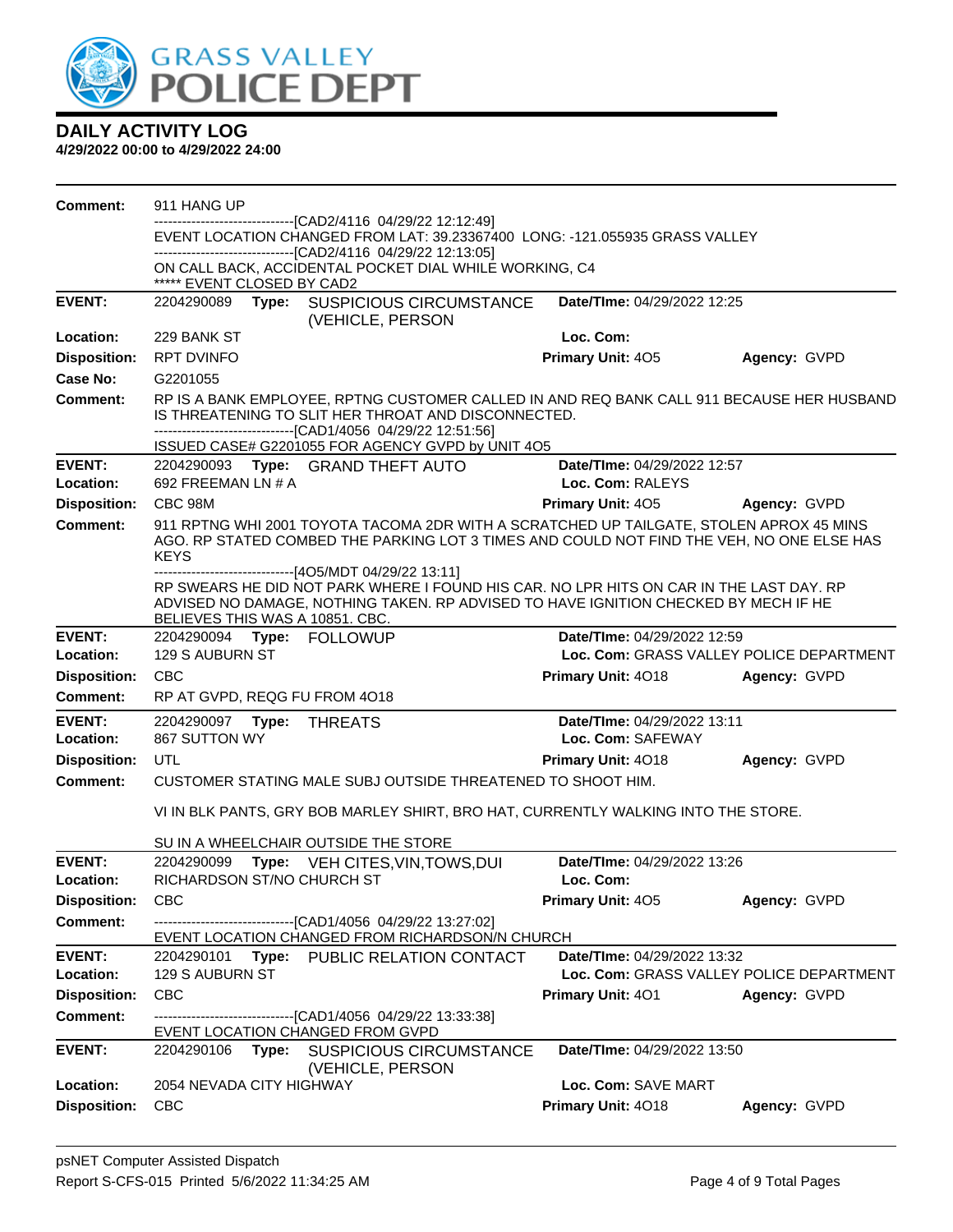

| <b>Comment:</b>     | RP RPTNG MALE APPEARS TO BE UNDER THE INFLUENCE IN AN OLDER WHI 4DR SEDAN, RP STATED HE IS<br>GETTING IN AND OUT OF THE VEH, HITTING THE DASH, SCREAMING. WHI SHIRT, BLU JEANS |                                                                                                                                                                                |                                          |              |  |  |  |
|---------------------|--------------------------------------------------------------------------------------------------------------------------------------------------------------------------------|--------------------------------------------------------------------------------------------------------------------------------------------------------------------------------|------------------------------------------|--------------|--|--|--|
| <b>EVENT:</b>       | 2204290110 Type: 911 UNKNOWN                                                                                                                                                   | (HANGUPS, ABAN'S)                                                                                                                                                              | Date/TIme: 04/29/2022 14:04              |              |  |  |  |
| Location:           | LAT: 39.23367400 LONG: -121.055935                                                                                                                                             |                                                                                                                                                                                | Loc. Com:                                |              |  |  |  |
| <b>Disposition:</b> | <b>HBD</b>                                                                                                                                                                     |                                                                                                                                                                                | <b>Primary Unit:</b>                     | Agency: GVPD |  |  |  |
| <b>Comment:</b>     | 911 HANG UP                                                                                                                                                                    |                                                                                                                                                                                |                                          |              |  |  |  |
|                     | UNABLE TO CALL NUMBER BACK<br>***** EVENT CLOSED BY CAD1                                                                                                                       | --------------------------[CAD2/4116_04/29/22 14:04:54]                                                                                                                        |                                          |              |  |  |  |
| <b>EVENT:</b>       |                                                                                                                                                                                | 2204290113 Type: PROPERTY LOST OR FOUND                                                                                                                                        | Date/TIme: 04/29/2022 14:18              |              |  |  |  |
| Location:           | 200 BLK DORSEY                                                                                                                                                                 |                                                                                                                                                                                | Loc. Com:                                |              |  |  |  |
| <b>Disposition:</b> | <b>RPT</b>                                                                                                                                                                     |                                                                                                                                                                                | <b>Primary Unit: 405</b>                 | Agency: GVPD |  |  |  |
| Case No:            | G2201056                                                                                                                                                                       |                                                                                                                                                                                |                                          |              |  |  |  |
| <b>Comment:</b>     | <b>FOUND PROPERTY</b>                                                                                                                                                          |                                                                                                                                                                                |                                          |              |  |  |  |
|                     |                                                                                                                                                                                | ------------------------------[CAD2/4116 04/29/22 14:18:30]<br>ISSUED CASE# G2201056 FOR AGENCY GVPD by UNIT 4O5                                                               |                                          |              |  |  |  |
| <b>EVENT:</b>       |                                                                                                                                                                                | 2204290118 Type: ALARMS (SILENT, AUDIBLE,<br><b>COMMERCIAL, RES</b>                                                                                                            | Date/TIme: 04/29/2022 14:50              |              |  |  |  |
| Location:           | 933 ALLISON RANCH RD                                                                                                                                                           |                                                                                                                                                                                | Loc. Com: MINING MUSEUM                  |              |  |  |  |
| <b>Disposition:</b> | FA EMPLOYEE ON SITE                                                                                                                                                            |                                                                                                                                                                                | Primary Unit: 401                        | Agency: GVPD |  |  |  |
| <b>Comment:</b>     | FRONT DOOR ENTRY/EXIT<br><b>AUDIBLE</b><br><b>NEG RESP</b>                                                                                                                     |                                                                                                                                                                                |                                          |              |  |  |  |
| <b>EVENT:</b>       | 2204290126                                                                                                                                                                     | Type: WELFARE CHECK                                                                                                                                                            | Date/TIme: 04/29/2022 15:31              |              |  |  |  |
| Location:           | 985 AMBER LP # 51                                                                                                                                                              |                                                                                                                                                                                | Loc. Com: OLYMPIA GLADE                  |              |  |  |  |
| <b>Disposition:</b> | RPT FORCED ENTRY, SUBJ C4                                                                                                                                                      |                                                                                                                                                                                | <b>Primary Unit: 401</b>                 | Agency: GVPD |  |  |  |
| Case No:            | G2201057                                                                                                                                                                       |                                                                                                                                                                                |                                          |              |  |  |  |
| <b>Comment:</b>     | <b>HEAR WELL</b>                                                                                                                                                               | RP REQ CHECK ON RESIDENT IN THE PARK WHO NO ONE HAS HEARD FROM FOR OVER A WEEK, RP<br>STATED MAINTENANCE LOOKED IN THE WINDOW AND THE BIRD CAGE IS STILL COVERED. SUBJ CAN NOT |                                          |              |  |  |  |
|                     | RP REQ 10-21 WITH DISPO                                                                                                                                                        | ------------------------[CAD2/4116_04/29/22_15:32:44]                                                                                                                          |                                          |              |  |  |  |
|                     |                                                                                                                                                                                | -------------------------------[CAD1/4056 04/29/22 15:46:28]                                                                                                                   |                                          |              |  |  |  |
|                     |                                                                                                                                                                                | ISSUED CASE# G2201057 FOR AGENCY GVPD by UNIT 4O1                                                                                                                              |                                          |              |  |  |  |
| <b>EVENT:</b>       |                                                                                                                                                                                | 2204290130 Type: CITIZEN ASSIST (CIVIL<br>STANDBY'S, LOCKOUT                                                                                                                   | Date/TIme: 04/29/2022 15:44              |              |  |  |  |
| Location:           | 1262 SUTTON WY                                                                                                                                                                 |                                                                                                                                                                                | Loc. Com: HOSPITALITY HOUSE 530 271 7144 |              |  |  |  |
| <b>Disposition:</b> | CBC                                                                                                                                                                            |                                                                                                                                                                                | <b>Primary Unit: 4S5 Agency: GVPD</b>    |              |  |  |  |
| Comment:            | CLEARANCE                                                                                                                                                                      |                                                                                                                                                                                |                                          |              |  |  |  |
| <b>EVENT:</b>       | 2204290133<br>Type:                                                                                                                                                            | ANIMALS (ABUSE, LOOSE,<br>FOUND, INJURED)                                                                                                                                      | Date/TIme: 04/29/2022 16:01              |              |  |  |  |
| Location:           | 418 FRENCH AV                                                                                                                                                                  |                                                                                                                                                                                | Loc. Com:                                |              |  |  |  |
| <b>Disposition:</b> | <b>CBC</b>                                                                                                                                                                     |                                                                                                                                                                                | Primary Unit: 4Z32                       | Agency: GVPD |  |  |  |
| <b>Comment:</b>     |                                                                                                                                                                                | --------------------------[SUPV01/3675 04/29/22 16:04:52]                                                                                                                      |                                          |              |  |  |  |
|                     |                                                                                                                                                                                | EVENT LOCATION CHANGED FROM 418 FRENCH                                                                                                                                         |                                          |              |  |  |  |
| <b>EVENT:</b>       | 2204290138<br>Type:                                                                                                                                                            | 911 UNKNOWN<br>(HANGUPS, ABAN'S)                                                                                                                                               | Date/TIme: 04/29/2022 16:24              |              |  |  |  |
| Location:           | 736 TAYLORVILLE RD # D                                                                                                                                                         |                                                                                                                                                                                | Loc. Com: BURGER                         |              |  |  |  |
| <b>Disposition:</b> | <b>HBD</b>                                                                                                                                                                     |                                                                                                                                                                                | <b>Primary Unit:</b>                     | Agency: GVPD |  |  |  |
|                     |                                                                                                                                                                                |                                                                                                                                                                                |                                          |              |  |  |  |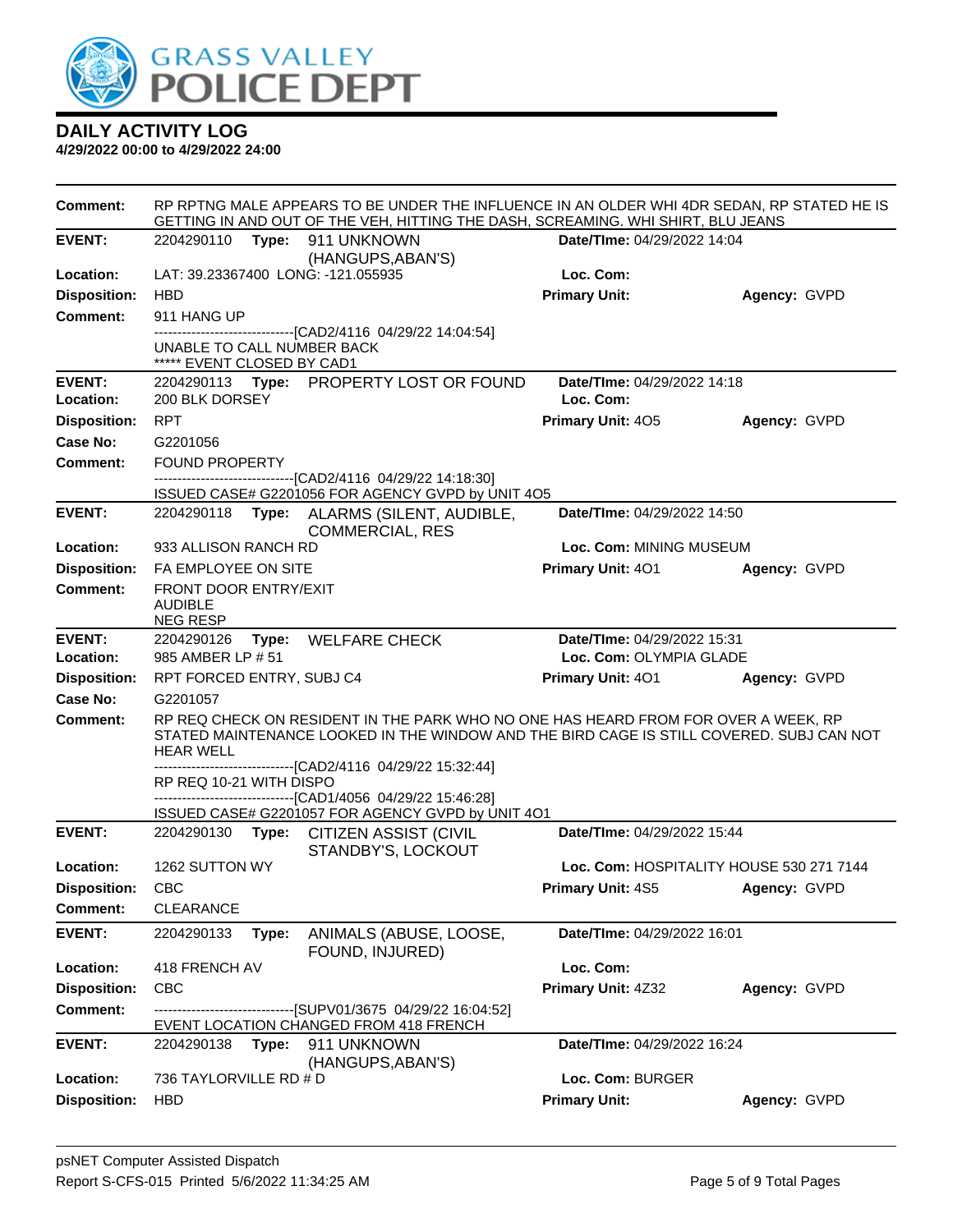

| ---------------------[CAD2/4116_04/29/22 16:26:15]<br>ON CALL BACK, NEG ANSWER, MSG LEFT<br>-------------------------------[CAD3/4011 04/29/22 16:49:26]<br>EVENT LOCATION CHANGED FROM LAT: 39.24903800 LONG: -121.138483<br>------------------------------[CAD3/4011 04/29/22 16:49:39]<br>RP CALLED BACK, C4 ACCIDENTAL<br>***** EVENT CLOSED BY CAD3<br><b>EVENT:</b><br>Date/TIme: 04/29/2022 16:38<br>2204290142 Type: ALARMS (SILENT, AUDIBLE,<br><b>COMMERCIAL, RES</b><br>Loc. Com: GV EYE CARE<br><b>Location:</b><br>998 PLAZA DR<br><b>Disposition:</b><br>FA UNK REASON<br><b>Primary Unit: 4018</b><br>Agency: GVPD<br><b>Comment:</b><br>OP 206/AUD/FRONT ENTRY GLASS BREAK X4/ RESP PENDING<br>-------------------------------[CAD1/4056 04/29/22 16:50:39]<br>CTC MADE W RESP, "MICHAEL" ENRT RED CHEV ETA 5-10 MINS<br><b>EVENT:</b><br>2204290147 Type: ANIMALS (ABUSE, LOOSE,<br>Date/TIme: 04/29/2022 17:10<br>FOUND, INJURED)<br>Loc. Com: CROWN POINT APARTMENTS<br>Location:<br>536 WHITING ST #73<br><b>Disposition:</b><br><b>Primary Unit: 401</b><br>CBC DOG TAKEN TO SHELTER<br>Agency: GVPD<br><b>Comment:</b><br>RP RPT'G DOG THAT LIVES IN THE LISTED APT HAS BEEN ROAMING AROUND OUTSIDE ALL DAY<br>OLDER BLK WEINER DOG<br><b>EVENT:</b><br>2204290148 Type: ORDINANCES<br>Date/TIme: 04/29/2022 17:10<br>(COUNTY/MUNICIPAL)<br>Loc. Com:<br>Location:<br><b>BRUNSWICK RD/SUTTON WY</b><br><b>Primary Unit:</b><br><b>Disposition:</b><br>MERGED 2204290145<br>Agency: GVPD<br>RP RPTG TRANSIENT MALE LAYING ACROSS THE SIDEWALK.<br><b>Comment:</b><br>-------------------------------[CAD3/4011_04/29/22 17:11:04]<br>PER RP, CALFIRE NOW 97.<br>***** EVENT CLOSED BY CAD2 WITH COMMENT-2204290145<br><b>EVENT:</b><br>Date/TIme: 04/29/2022 18:09<br>2204290156 Type: FOLLOWUP<br>229 CATHERINE LN<br>Loc. Com:<br>Location:<br><b>Disposition:</b><br>CBC<br>Primary Unit: 4018<br>Agency: GVPD<br>RP REQG 10-21 REF CASE G2201051 TAKEN BY 4O1<br><b>Comment:</b><br><b>EVENT:</b><br>Date/TIme: 04/29/2022 18:35<br>2204290160<br><b>SUSPICIOUS CIRCUMSTANCE</b><br>Type:<br>(VEHICLE, PERSON<br>Location:<br>225 S AUBURN ST<br>Loc. Com: HENNESSY SCHOOL / GRASS VALLEY<br><b>CHARTER</b><br><b>Disposition:</b> UTL GOA<br><b>Primary Unit: 4S6</b><br>Agency: GVPD<br>SEEN 10 MINS AGO, WMA TALL LONG BRO HAIR WEARING ALL BLK CLOTHING THROWING A KNIFE AT A<br><b>Comment:</b><br>TREE IFO THE SCHOOL<br>--[CAD1/4056_04/29/22 18:36:50]<br>4S5 COPIES<br><b>EVENT:</b><br>2204290161<br>911 UNKNOWN<br>Date/TIme: 04/29/2022 18:40<br>Type:<br>(HANGUPS, ABAN'S)<br>Loc. Com:<br>Location:<br>LAT: 39.21926000 LONG: -121.069443<br><b>Primary Unit:</b><br><b>Disposition:</b><br>HBD LOG PER 4S6<br>Agency: GVPD | Comment: | 911 ABANDON |  |  |
|--------------------------------------------------------------------------------------------------------------------------------------------------------------------------------------------------------------------------------------------------------------------------------------------------------------------------------------------------------------------------------------------------------------------------------------------------------------------------------------------------------------------------------------------------------------------------------------------------------------------------------------------------------------------------------------------------------------------------------------------------------------------------------------------------------------------------------------------------------------------------------------------------------------------------------------------------------------------------------------------------------------------------------------------------------------------------------------------------------------------------------------------------------------------------------------------------------------------------------------------------------------------------------------------------------------------------------------------------------------------------------------------------------------------------------------------------------------------------------------------------------------------------------------------------------------------------------------------------------------------------------------------------------------------------------------------------------------------------------------------------------------------------------------------------------------------------------------------------------------------------------------------------------------------------------------------------------------------------------------------------------------------------------------------------------------------------------------------------------------------------------------------------------------------------------------------------------------------------------------------------------------------------------------------------------------------------------------------------------------------------------------------------------------------------------------------------------------------------------------------------------------------------------------------------------------------------------------------------------------------------------------------------------------------------------------------------------------------------------------------------------------------|----------|-------------|--|--|
|                                                                                                                                                                                                                                                                                                                                                                                                                                                                                                                                                                                                                                                                                                                                                                                                                                                                                                                                                                                                                                                                                                                                                                                                                                                                                                                                                                                                                                                                                                                                                                                                                                                                                                                                                                                                                                                                                                                                                                                                                                                                                                                                                                                                                                                                                                                                                                                                                                                                                                                                                                                                                                                                                                                                                                    |          |             |  |  |
|                                                                                                                                                                                                                                                                                                                                                                                                                                                                                                                                                                                                                                                                                                                                                                                                                                                                                                                                                                                                                                                                                                                                                                                                                                                                                                                                                                                                                                                                                                                                                                                                                                                                                                                                                                                                                                                                                                                                                                                                                                                                                                                                                                                                                                                                                                                                                                                                                                                                                                                                                                                                                                                                                                                                                                    |          |             |  |  |
|                                                                                                                                                                                                                                                                                                                                                                                                                                                                                                                                                                                                                                                                                                                                                                                                                                                                                                                                                                                                                                                                                                                                                                                                                                                                                                                                                                                                                                                                                                                                                                                                                                                                                                                                                                                                                                                                                                                                                                                                                                                                                                                                                                                                                                                                                                                                                                                                                                                                                                                                                                                                                                                                                                                                                                    |          |             |  |  |
|                                                                                                                                                                                                                                                                                                                                                                                                                                                                                                                                                                                                                                                                                                                                                                                                                                                                                                                                                                                                                                                                                                                                                                                                                                                                                                                                                                                                                                                                                                                                                                                                                                                                                                                                                                                                                                                                                                                                                                                                                                                                                                                                                                                                                                                                                                                                                                                                                                                                                                                                                                                                                                                                                                                                                                    |          |             |  |  |
|                                                                                                                                                                                                                                                                                                                                                                                                                                                                                                                                                                                                                                                                                                                                                                                                                                                                                                                                                                                                                                                                                                                                                                                                                                                                                                                                                                                                                                                                                                                                                                                                                                                                                                                                                                                                                                                                                                                                                                                                                                                                                                                                                                                                                                                                                                                                                                                                                                                                                                                                                                                                                                                                                                                                                                    |          |             |  |  |
|                                                                                                                                                                                                                                                                                                                                                                                                                                                                                                                                                                                                                                                                                                                                                                                                                                                                                                                                                                                                                                                                                                                                                                                                                                                                                                                                                                                                                                                                                                                                                                                                                                                                                                                                                                                                                                                                                                                                                                                                                                                                                                                                                                                                                                                                                                                                                                                                                                                                                                                                                                                                                                                                                                                                                                    |          |             |  |  |
|                                                                                                                                                                                                                                                                                                                                                                                                                                                                                                                                                                                                                                                                                                                                                                                                                                                                                                                                                                                                                                                                                                                                                                                                                                                                                                                                                                                                                                                                                                                                                                                                                                                                                                                                                                                                                                                                                                                                                                                                                                                                                                                                                                                                                                                                                                                                                                                                                                                                                                                                                                                                                                                                                                                                                                    |          |             |  |  |
|                                                                                                                                                                                                                                                                                                                                                                                                                                                                                                                                                                                                                                                                                                                                                                                                                                                                                                                                                                                                                                                                                                                                                                                                                                                                                                                                                                                                                                                                                                                                                                                                                                                                                                                                                                                                                                                                                                                                                                                                                                                                                                                                                                                                                                                                                                                                                                                                                                                                                                                                                                                                                                                                                                                                                                    |          |             |  |  |
|                                                                                                                                                                                                                                                                                                                                                                                                                                                                                                                                                                                                                                                                                                                                                                                                                                                                                                                                                                                                                                                                                                                                                                                                                                                                                                                                                                                                                                                                                                                                                                                                                                                                                                                                                                                                                                                                                                                                                                                                                                                                                                                                                                                                                                                                                                                                                                                                                                                                                                                                                                                                                                                                                                                                                                    |          |             |  |  |
|                                                                                                                                                                                                                                                                                                                                                                                                                                                                                                                                                                                                                                                                                                                                                                                                                                                                                                                                                                                                                                                                                                                                                                                                                                                                                                                                                                                                                                                                                                                                                                                                                                                                                                                                                                                                                                                                                                                                                                                                                                                                                                                                                                                                                                                                                                                                                                                                                                                                                                                                                                                                                                                                                                                                                                    |          |             |  |  |
|                                                                                                                                                                                                                                                                                                                                                                                                                                                                                                                                                                                                                                                                                                                                                                                                                                                                                                                                                                                                                                                                                                                                                                                                                                                                                                                                                                                                                                                                                                                                                                                                                                                                                                                                                                                                                                                                                                                                                                                                                                                                                                                                                                                                                                                                                                                                                                                                                                                                                                                                                                                                                                                                                                                                                                    |          |             |  |  |
|                                                                                                                                                                                                                                                                                                                                                                                                                                                                                                                                                                                                                                                                                                                                                                                                                                                                                                                                                                                                                                                                                                                                                                                                                                                                                                                                                                                                                                                                                                                                                                                                                                                                                                                                                                                                                                                                                                                                                                                                                                                                                                                                                                                                                                                                                                                                                                                                                                                                                                                                                                                                                                                                                                                                                                    |          |             |  |  |
|                                                                                                                                                                                                                                                                                                                                                                                                                                                                                                                                                                                                                                                                                                                                                                                                                                                                                                                                                                                                                                                                                                                                                                                                                                                                                                                                                                                                                                                                                                                                                                                                                                                                                                                                                                                                                                                                                                                                                                                                                                                                                                                                                                                                                                                                                                                                                                                                                                                                                                                                                                                                                                                                                                                                                                    |          |             |  |  |
|                                                                                                                                                                                                                                                                                                                                                                                                                                                                                                                                                                                                                                                                                                                                                                                                                                                                                                                                                                                                                                                                                                                                                                                                                                                                                                                                                                                                                                                                                                                                                                                                                                                                                                                                                                                                                                                                                                                                                                                                                                                                                                                                                                                                                                                                                                                                                                                                                                                                                                                                                                                                                                                                                                                                                                    |          |             |  |  |
|                                                                                                                                                                                                                                                                                                                                                                                                                                                                                                                                                                                                                                                                                                                                                                                                                                                                                                                                                                                                                                                                                                                                                                                                                                                                                                                                                                                                                                                                                                                                                                                                                                                                                                                                                                                                                                                                                                                                                                                                                                                                                                                                                                                                                                                                                                                                                                                                                                                                                                                                                                                                                                                                                                                                                                    |          |             |  |  |
|                                                                                                                                                                                                                                                                                                                                                                                                                                                                                                                                                                                                                                                                                                                                                                                                                                                                                                                                                                                                                                                                                                                                                                                                                                                                                                                                                                                                                                                                                                                                                                                                                                                                                                                                                                                                                                                                                                                                                                                                                                                                                                                                                                                                                                                                                                                                                                                                                                                                                                                                                                                                                                                                                                                                                                    |          |             |  |  |
|                                                                                                                                                                                                                                                                                                                                                                                                                                                                                                                                                                                                                                                                                                                                                                                                                                                                                                                                                                                                                                                                                                                                                                                                                                                                                                                                                                                                                                                                                                                                                                                                                                                                                                                                                                                                                                                                                                                                                                                                                                                                                                                                                                                                                                                                                                                                                                                                                                                                                                                                                                                                                                                                                                                                                                    |          |             |  |  |
|                                                                                                                                                                                                                                                                                                                                                                                                                                                                                                                                                                                                                                                                                                                                                                                                                                                                                                                                                                                                                                                                                                                                                                                                                                                                                                                                                                                                                                                                                                                                                                                                                                                                                                                                                                                                                                                                                                                                                                                                                                                                                                                                                                                                                                                                                                                                                                                                                                                                                                                                                                                                                                                                                                                                                                    |          |             |  |  |
|                                                                                                                                                                                                                                                                                                                                                                                                                                                                                                                                                                                                                                                                                                                                                                                                                                                                                                                                                                                                                                                                                                                                                                                                                                                                                                                                                                                                                                                                                                                                                                                                                                                                                                                                                                                                                                                                                                                                                                                                                                                                                                                                                                                                                                                                                                                                                                                                                                                                                                                                                                                                                                                                                                                                                                    |          |             |  |  |
|                                                                                                                                                                                                                                                                                                                                                                                                                                                                                                                                                                                                                                                                                                                                                                                                                                                                                                                                                                                                                                                                                                                                                                                                                                                                                                                                                                                                                                                                                                                                                                                                                                                                                                                                                                                                                                                                                                                                                                                                                                                                                                                                                                                                                                                                                                                                                                                                                                                                                                                                                                                                                                                                                                                                                                    |          |             |  |  |
|                                                                                                                                                                                                                                                                                                                                                                                                                                                                                                                                                                                                                                                                                                                                                                                                                                                                                                                                                                                                                                                                                                                                                                                                                                                                                                                                                                                                                                                                                                                                                                                                                                                                                                                                                                                                                                                                                                                                                                                                                                                                                                                                                                                                                                                                                                                                                                                                                                                                                                                                                                                                                                                                                                                                                                    |          |             |  |  |
|                                                                                                                                                                                                                                                                                                                                                                                                                                                                                                                                                                                                                                                                                                                                                                                                                                                                                                                                                                                                                                                                                                                                                                                                                                                                                                                                                                                                                                                                                                                                                                                                                                                                                                                                                                                                                                                                                                                                                                                                                                                                                                                                                                                                                                                                                                                                                                                                                                                                                                                                                                                                                                                                                                                                                                    |          |             |  |  |
|                                                                                                                                                                                                                                                                                                                                                                                                                                                                                                                                                                                                                                                                                                                                                                                                                                                                                                                                                                                                                                                                                                                                                                                                                                                                                                                                                                                                                                                                                                                                                                                                                                                                                                                                                                                                                                                                                                                                                                                                                                                                                                                                                                                                                                                                                                                                                                                                                                                                                                                                                                                                                                                                                                                                                                    |          |             |  |  |
|                                                                                                                                                                                                                                                                                                                                                                                                                                                                                                                                                                                                                                                                                                                                                                                                                                                                                                                                                                                                                                                                                                                                                                                                                                                                                                                                                                                                                                                                                                                                                                                                                                                                                                                                                                                                                                                                                                                                                                                                                                                                                                                                                                                                                                                                                                                                                                                                                                                                                                                                                                                                                                                                                                                                                                    |          |             |  |  |
|                                                                                                                                                                                                                                                                                                                                                                                                                                                                                                                                                                                                                                                                                                                                                                                                                                                                                                                                                                                                                                                                                                                                                                                                                                                                                                                                                                                                                                                                                                                                                                                                                                                                                                                                                                                                                                                                                                                                                                                                                                                                                                                                                                                                                                                                                                                                                                                                                                                                                                                                                                                                                                                                                                                                                                    |          |             |  |  |
|                                                                                                                                                                                                                                                                                                                                                                                                                                                                                                                                                                                                                                                                                                                                                                                                                                                                                                                                                                                                                                                                                                                                                                                                                                                                                                                                                                                                                                                                                                                                                                                                                                                                                                                                                                                                                                                                                                                                                                                                                                                                                                                                                                                                                                                                                                                                                                                                                                                                                                                                                                                                                                                                                                                                                                    |          |             |  |  |
|                                                                                                                                                                                                                                                                                                                                                                                                                                                                                                                                                                                                                                                                                                                                                                                                                                                                                                                                                                                                                                                                                                                                                                                                                                                                                                                                                                                                                                                                                                                                                                                                                                                                                                                                                                                                                                                                                                                                                                                                                                                                                                                                                                                                                                                                                                                                                                                                                                                                                                                                                                                                                                                                                                                                                                    |          |             |  |  |
|                                                                                                                                                                                                                                                                                                                                                                                                                                                                                                                                                                                                                                                                                                                                                                                                                                                                                                                                                                                                                                                                                                                                                                                                                                                                                                                                                                                                                                                                                                                                                                                                                                                                                                                                                                                                                                                                                                                                                                                                                                                                                                                                                                                                                                                                                                                                                                                                                                                                                                                                                                                                                                                                                                                                                                    |          |             |  |  |
|                                                                                                                                                                                                                                                                                                                                                                                                                                                                                                                                                                                                                                                                                                                                                                                                                                                                                                                                                                                                                                                                                                                                                                                                                                                                                                                                                                                                                                                                                                                                                                                                                                                                                                                                                                                                                                                                                                                                                                                                                                                                                                                                                                                                                                                                                                                                                                                                                                                                                                                                                                                                                                                                                                                                                                    |          |             |  |  |
|                                                                                                                                                                                                                                                                                                                                                                                                                                                                                                                                                                                                                                                                                                                                                                                                                                                                                                                                                                                                                                                                                                                                                                                                                                                                                                                                                                                                                                                                                                                                                                                                                                                                                                                                                                                                                                                                                                                                                                                                                                                                                                                                                                                                                                                                                                                                                                                                                                                                                                                                                                                                                                                                                                                                                                    |          |             |  |  |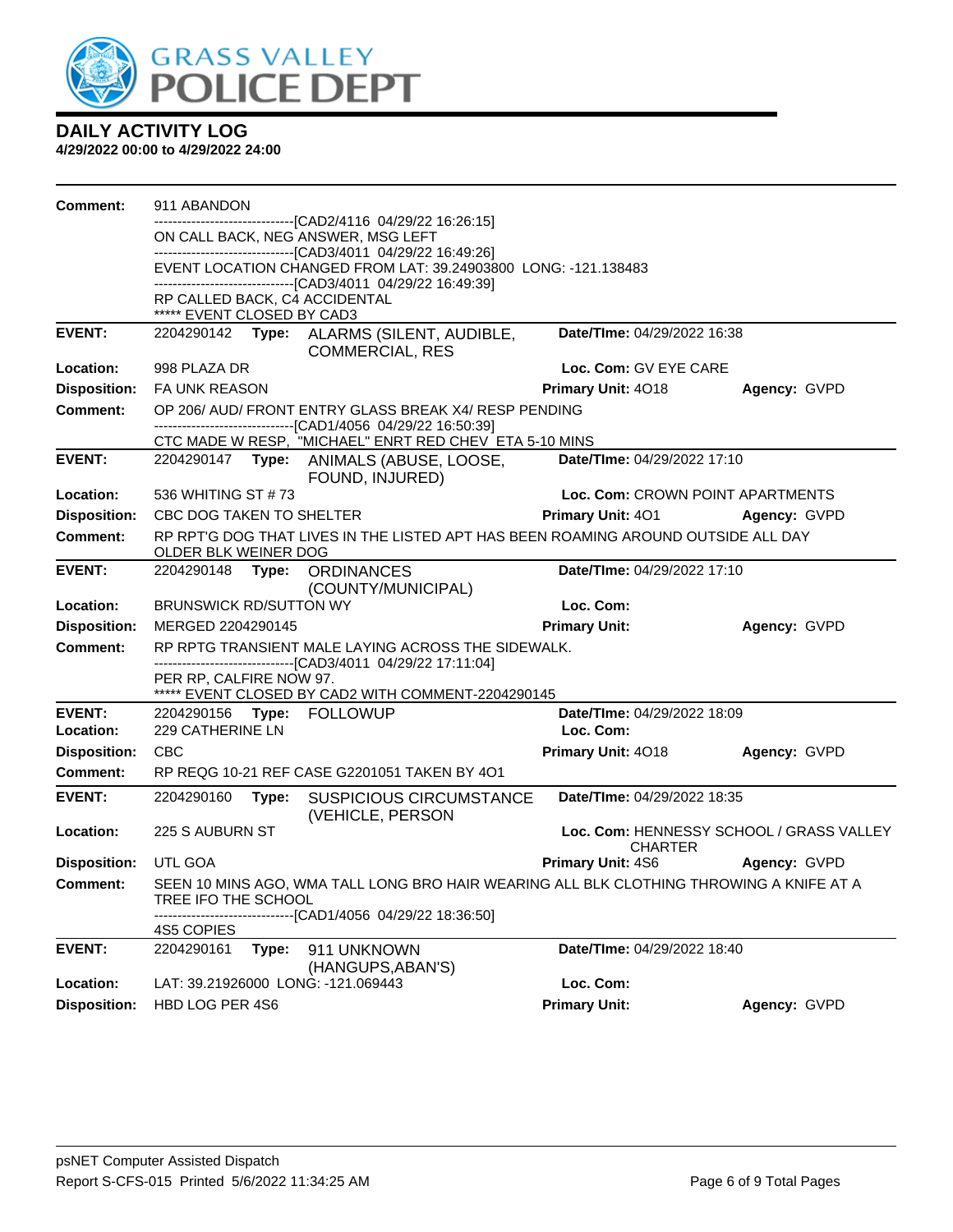

| <b>Comment:</b>            | 911 OPEN LINE, KEY TONES LIKE SOMEONE IS TRYING TO DIAL OUT<br>------------------------[CAD3/4085_04/29/22 18:41:29] |       |                                                                                                                                                      |                                                                                                                                                                                                                                                                                  |                                                                                          |  |
|----------------------------|----------------------------------------------------------------------------------------------------------------------|-------|------------------------------------------------------------------------------------------------------------------------------------------------------|----------------------------------------------------------------------------------------------------------------------------------------------------------------------------------------------------------------------------------------------------------------------------------|------------------------------------------------------------------------------------------|--|
|                            |                                                                                                                      |       |                                                                                                                                                      | ADDITIONAL 911 FROM NUMBER, SOUNDS LIKE A CHILD TALKING TO SOMEONE IN BACKGROUND.                                                                                                                                                                                                |                                                                                          |  |
|                            |                                                                                                                      |       | --------------------------------[CAD3/4085_04/29/22_18:42:01]                                                                                        | EVENT LOCATION CHANGED FROM LAT: 39.22755400 LONG: -121.068327 GRASS VALLEY                                                                                                                                                                                                      |                                                                                          |  |
|                            |                                                                                                                      |       | ----------------------------[CAD3/4085  04/29/22 18:42:35]                                                                                           |                                                                                                                                                                                                                                                                                  |                                                                                          |  |
|                            |                                                                                                                      |       | YOUNG CHILD TALKING TO SOMEONE ABOUT PLAYING GAME ON PHONE.<br>-------------------------------[CAD3/4085 04/29/22 18:43:57]                          |                                                                                                                                                                                                                                                                                  |                                                                                          |  |
|                            |                                                                                                                      |       | CHILD ARGUING WITH ANOTHER CHILD                                                                                                                     |                                                                                                                                                                                                                                                                                  |                                                                                          |  |
|                            |                                                                                                                      |       | --------------------------------[CAD3/4085  04/29/22 18:44:10]<br>ASKED TO SPEAK TO AN PARENT, STATES NO PARENT HOME.                                |                                                                                                                                                                                                                                                                                  |                                                                                          |  |
|                            |                                                                                                                      |       | -------------------------------[CAD3/4085  04/29/22 18:45:41]<br>UNABLE TO CALL BACK, 911 PREFIX                                                     |                                                                                                                                                                                                                                                                                  |                                                                                          |  |
|                            |                                                                                                                      |       | ***** EVENT CLOSED BY CAD3 WITH COMMENT-LOG PER 4S6                                                                                                  |                                                                                                                                                                                                                                                                                  |                                                                                          |  |
| <b>EVENT:</b>              | 2204290163                                                                                                           |       | Type: ALARMS (SILENT, AUDIBLE,<br><b>COMMERCIAL, RES</b>                                                                                             | Date/TIme: 04/29/2022 18:55                                                                                                                                                                                                                                                      |                                                                                          |  |
| Location:                  | 321 DORSEY DR # 8                                                                                                    |       |                                                                                                                                                      | Loc. Com:                                                                                                                                                                                                                                                                        |                                                                                          |  |
| <b>Disposition:</b>        |                                                                                                                      |       | CBC MAINTENANCE HANDLING, NEG CRIME                                                                                                                  | Primary Unit: 4011                                                                                                                                                                                                                                                               | Agency: GVPD                                                                             |  |
| <b>Comment:</b>            | DOOR IS BROKEN                                                                                                       |       |                                                                                                                                                      | 911 REPORTING HEARD ONLY ALARM COMING FROM LISTED. RP DOESNT THINK IT IS A FIRE ALARM HAS                                                                                                                                                                                        | BEEN GOING OFF FOR A COUPLE HOURS. PER RP MANAGERS OFFICE DOOR KNOB HAS BEEN DRILLED AND |  |
| <b>EVENT:</b>              | 2204290164                                                                                                           | Type: | DISTURBANCE (NOISE,<br>MUSIC, VERBAL, BARKI                                                                                                          | Date/TIme: 04/29/2022 19:18                                                                                                                                                                                                                                                      |                                                                                          |  |
| Location:                  | 39 CANDY LN                                                                                                          |       |                                                                                                                                                      | Loc. Com: SIERRA PINES                                                                                                                                                                                                                                                           |                                                                                          |  |
| <b>Disposition:</b>        | <b>CBC</b>                                                                                                           |       |                                                                                                                                                      | Primary Unit: 4020                                                                                                                                                                                                                                                               | Agency: GVPD                                                                             |  |
| Comment:                   | URGENT, BUT WHEN AVAIL.                                                                                              |       |                                                                                                                                                      | RP REQ CTC TO REPORT COLD 415, SOMEONE BANGING ON HER DOOR LAST NIGHT. RP STATES NOT                                                                                                                                                                                             |                                                                                          |  |
|                            |                                                                                                                      |       | ------------------------------[4O20/MDT 04/29/22 20:08]                                                                                              | CONT MADE W/ RP. REQ"D EXT PATROLS IN AREA BETWEEN 0200 AND 0400. CBC                                                                                                                                                                                                            |                                                                                          |  |
| <b>EVENT:</b>              | 2204290165                                                                                                           | Type: | DISTURBANCE (NOISE,<br>MUSIC, VERBAL, BARKI                                                                                                          | Date/TIme: 04/29/2022 19:22                                                                                                                                                                                                                                                      |                                                                                          |  |
| Location:                  | 1005 SUTTON WY                                                                                                       |       |                                                                                                                                                      | Loc. Com: CVS                                                                                                                                                                                                                                                                    |                                                                                          |  |
| <b>Disposition:</b>        | RPT VOLUNTARY TRANSPORT                                                                                              |       |                                                                                                                                                      | Primary Unit: 4011                                                                                                                                                                                                                                                               | Agency: GVPD                                                                             |  |
| Case No:                   | G2201058                                                                                                             |       |                                                                                                                                                      |                                                                                                                                                                                                                                                                                  |                                                                                          |  |
| <b>Comment:</b>            |                                                                                                                      |       |                                                                                                                                                      | 911 REPORTING SHE IS BEING ATTACKED BY EVERYONE. RP REPORTING IT HAS BEEN PHYSICAL IN THE<br>PAST. RP IS IFO CVS NOW BEING SURROUNDED BY A LOT OF SUBJS BUT THEY ARE INVISIBLE. RP REQ<br>RIDE TO CSU TO GET AWAY FROM SUBJS. NEG WEAPONS SEEN BUT RP BELIEVES THEY HAVE WEAPONS |                                                                                          |  |
|                            |                                                                                                                      |       |                                                                                                                                                      |                                                                                                                                                                                                                                                                                  |                                                                                          |  |
|                            |                                                                                                                      |       | -------------------------------[CAD1/4106 04/29/22 19:23:30]<br>RP WILL BE IFO CVS WAITING FOR CTC<br>-----------------[CAD3/4085_04/29/22 19:37:14] |                                                                                                                                                                                                                                                                                  |                                                                                          |  |
|                            |                                                                                                                      |       | ISSUED CASE# G2201058 FOR AGENCY GVPD by UNIT 4O11                                                                                                   |                                                                                                                                                                                                                                                                                  |                                                                                          |  |
| <b>EVENT:</b><br>Location: | OLYMPIA PARK RD/MALTMAN DR                                                                                           |       | 2204290170 Type: TRAFFIC ACCIDENT                                                                                                                    | Date/TIme: 04/29/2022 19:28<br>Loc. Com:                                                                                                                                                                                                                                         |                                                                                          |  |
| <b>Disposition:</b>        |                                                                                                                      |       | ARA (AR) CITED AND RELEASED 14601                                                                                                                    | Primary Unit: 4011                                                                                                                                                                                                                                                               | Agency: GVPD                                                                             |  |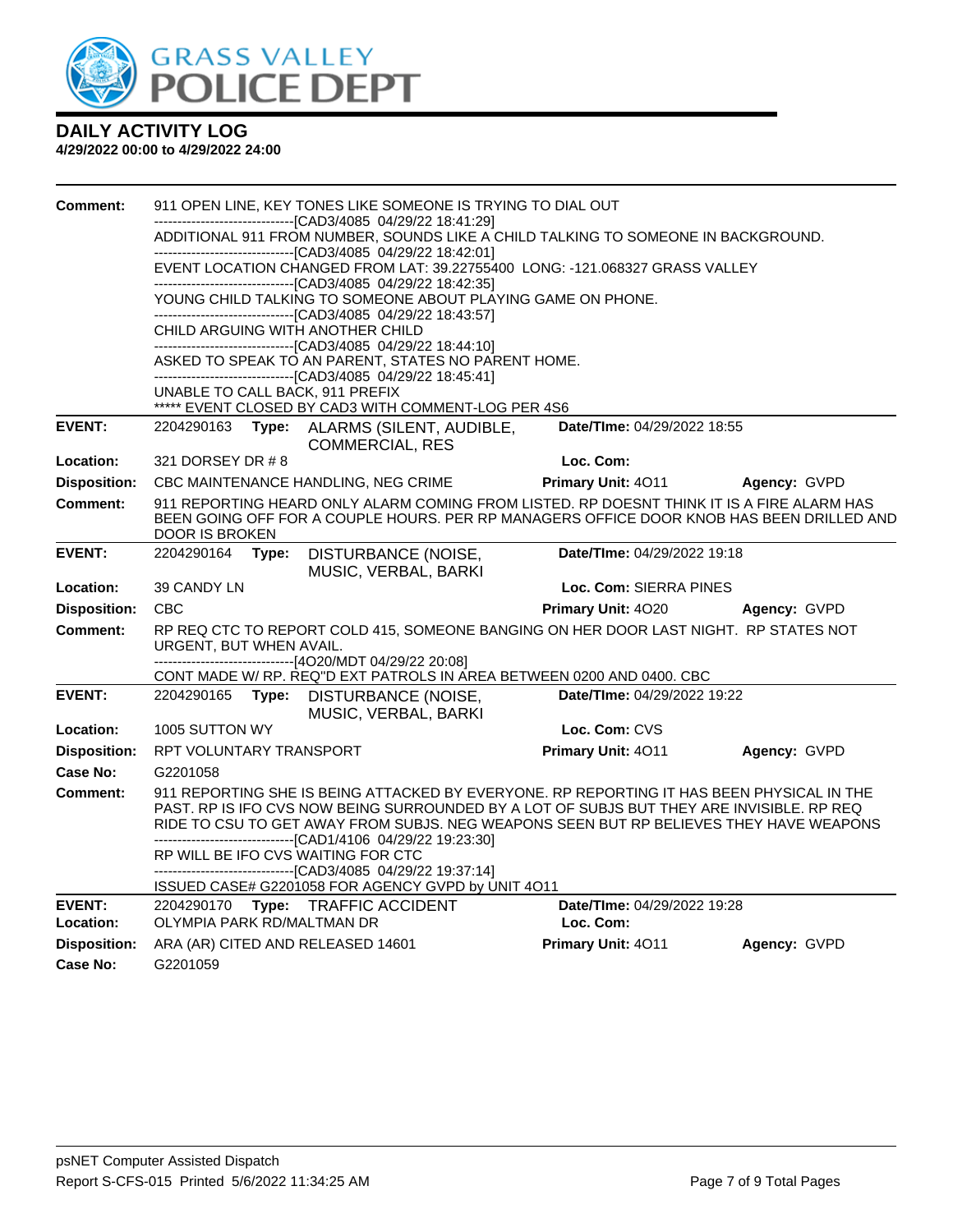

| <b>Comment:</b>     |                                                                                                                                                                                                           |       | TAXI. OTHER VEH IS A CREAM COLORED NISSAN JUKE<br>------------------------------[CAD3/4085 04/29/22 19:33:17]               | 911 REPORTING 1182 NEG INJURIES IN WALKERS PARKING LOT. RPS VEH IS A 2008 YELLOW CROWN VI  |                                          |  |  |
|---------------------|-----------------------------------------------------------------------------------------------------------------------------------------------------------------------------------------------------------|-------|-----------------------------------------------------------------------------------------------------------------------------|--------------------------------------------------------------------------------------------|------------------------------------------|--|--|
|                     | <b>VOICED</b>                                                                                                                                                                                             |       |                                                                                                                             |                                                                                            |                                          |  |  |
|                     |                                                                                                                                                                                                           |       | ---------------------------------[CAD3/4085 04/29/22 19:50:29]<br>ISSUED CASE# G2201059 FOR AGENCY GVPD by UNIT 4O11        |                                                                                            |                                          |  |  |
|                     | -------------------------------[CAD1/4106 04/29/22 19:54:35]<br>TOW ASSIGNED-ADVANCED TOWING, 319 RAILROAD AVE, GRASS VALLEY, 5304775400,<br>-------------------------------[CAD1/4106 04/29/22 19:54:43] |       |                                                                                                                             |                                                                                            |                                          |  |  |
|                     | ADV DRIVE TIME                                                                                                                                                                                            |       |                                                                                                                             |                                                                                            |                                          |  |  |
|                     |                                                                                                                                                                                                           |       | ------------------------------[CAD1/4106 04/29/22 20:23:24]<br>VEH ENTERED AS IMPND, FCN/3702211904106                      |                                                                                            |                                          |  |  |
| <b>EVENT:</b>       |                                                                                                                                                                                                           |       | 2204290171 Type: ALCOHOL RELATED<br>(EXCEPTION OF DUI)                                                                      | Date/TIme: 04/29/2022 19:29                                                                |                                          |  |  |
| Location:           | 142 MILL ST                                                                                                                                                                                               |       |                                                                                                                             | Loc. Com: CORK 49                                                                          |                                          |  |  |
| <b>Disposition:</b> | <b>CBC</b>                                                                                                                                                                                                |       |                                                                                                                             | Primary Unit: 4S6                                                                          | Agency: GVPD                             |  |  |
| <b>Comment:</b>     |                                                                                                                                                                                                           |       | DISCONNECTED WHEN PUT ON HOLD                                                                                               | RP REPORTING A WFA RED SHIRT BLK PANTS WALKING IN THE ROAWAY AND VERY HBD IFO BUSINESS. RP |                                          |  |  |
| <b>EVENT:</b>       |                                                                                                                                                                                                           |       | 2204290177 Type: ALL OTHERS                                                                                                 | Date/TIme: 04/29/2022 20:30                                                                |                                          |  |  |
| Location:           | 129 S AUBURN ST                                                                                                                                                                                           |       |                                                                                                                             |                                                                                            | Loc. Com: GRASS VALLEY POLICE DEPARTMENT |  |  |
| <b>Disposition:</b> | <b>CBC</b>                                                                                                                                                                                                |       |                                                                                                                             | <b>Primary Unit: 4S6</b>                                                                   | Agency: GVPD                             |  |  |
| <b>Comment:</b>     |                                                                                                                                                                                                           |       |                                                                                                                             | RP IFO GVPD REQ TO SPEAK WITH OFFICER, UNSURE OF WHATS GOING ON. RP ADV TO STAY IFO LOBBY  |                                          |  |  |
| <b>EVENT:</b>       | 2204290179                                                                                                                                                                                                |       | Type: 911 UNKNOWN<br>(HANGUPS, ABAN'S)                                                                                      | Date/TIme: 04/29/2022 20:35                                                                |                                          |  |  |
| Location:           | 226 E MAIN ST                                                                                                                                                                                             |       |                                                                                                                             | Loc. Com: MARIAS 530 274 2040                                                              |                                          |  |  |
| <b>Disposition:</b> | <b>HBD</b>                                                                                                                                                                                                |       |                                                                                                                             | <b>Primary Unit:</b>                                                                       | Agency: GVPD                             |  |  |
| <b>Comment:</b>     | 911 ABAN                                                                                                                                                                                                  |       |                                                                                                                             |                                                                                            |                                          |  |  |
|                     |                                                                                                                                                                                                           |       | -------------------------------[CAD1/4106 04/29/22 20:35:42]<br>------------------------------[CAD1/4106 04/29/22 20:36:01] | EVENT LOCATION CHANGED FROM LAT: 39.21975400 LONG: -121.058371 GRASS VALLEY                |                                          |  |  |
|                     | ***** EVENT CLOSED BY CAD3                                                                                                                                                                                |       |                                                                                                                             | ON CB EMPLOYEE STATED THERE WAS AN ANGRY CUSTOMER. SUBJ LEFT NEG LE NEED                   |                                          |  |  |
| <b>EVENT:</b>       |                                                                                                                                                                                                           |       | 2204290190 Type: DISTURBANCE (NOISE,<br>MUSIC, VERBAL, BARKI                                                                | Date/TIme: 04/29/2022 21:43                                                                |                                          |  |  |
| Location:           | 515 DORIS DR                                                                                                                                                                                              |       |                                                                                                                             | Loc. Com:                                                                                  |                                          |  |  |
| <b>Disposition:</b> | <b>CBC MSG LEFT</b>                                                                                                                                                                                       |       |                                                                                                                             | Primary Unit: 4020                                                                         | Agency: GVPD                             |  |  |
| Comment:            |                                                                                                                                                                                                           |       | LANDLORD, NEG 415 RP REQ 1021                                                                                               | 911 REPORTING HER ROOMATE IS KICKING HER OUT OF THEIR ROOM. PER RP ROOMATE IS NOT          |                                          |  |  |
| <b>EVENT:</b>       |                                                                                                                                                                                                           |       | 2204290191 Type: TRAFFIC (DUI, PARKING,<br>SPEED, HAZ                                                                       | Date/TIme: 04/29/2022 21:47                                                                |                                          |  |  |
| Location:           | MILL ST/BANK ST                                                                                                                                                                                           |       |                                                                                                                             | Loc. Com:                                                                                  |                                          |  |  |
| <b>Disposition:</b> | UTL GOA                                                                                                                                                                                                   |       |                                                                                                                             | Primary Unit: 4020                                                                         | Agency: GVPD                             |  |  |
| <b>Comment:</b>     | <b>OUT THERE NOW</b>                                                                                                                                                                                      |       |                                                                                                                             | RP REPORTING MULTIPLE GO CARTS GOING UP AND DOWN MILL STREET IN THE ROADWAY. PER RP SUBJS  |                                          |  |  |
|                     |                                                                                                                                                                                                           |       |                                                                                                                             |                                                                                            |                                          |  |  |
| <b>EVENT:</b>       | 2204290195                                                                                                                                                                                                | Type: | DISTURBANCE (NOISE,<br>MUSIC, VERBAL, BARKI                                                                                 | Date/TIme: 04/29/2022 22:03                                                                |                                          |  |  |
| Location:           | 131 JAN RD                                                                                                                                                                                                |       |                                                                                                                             | Loc. Com:                                                                                  |                                          |  |  |